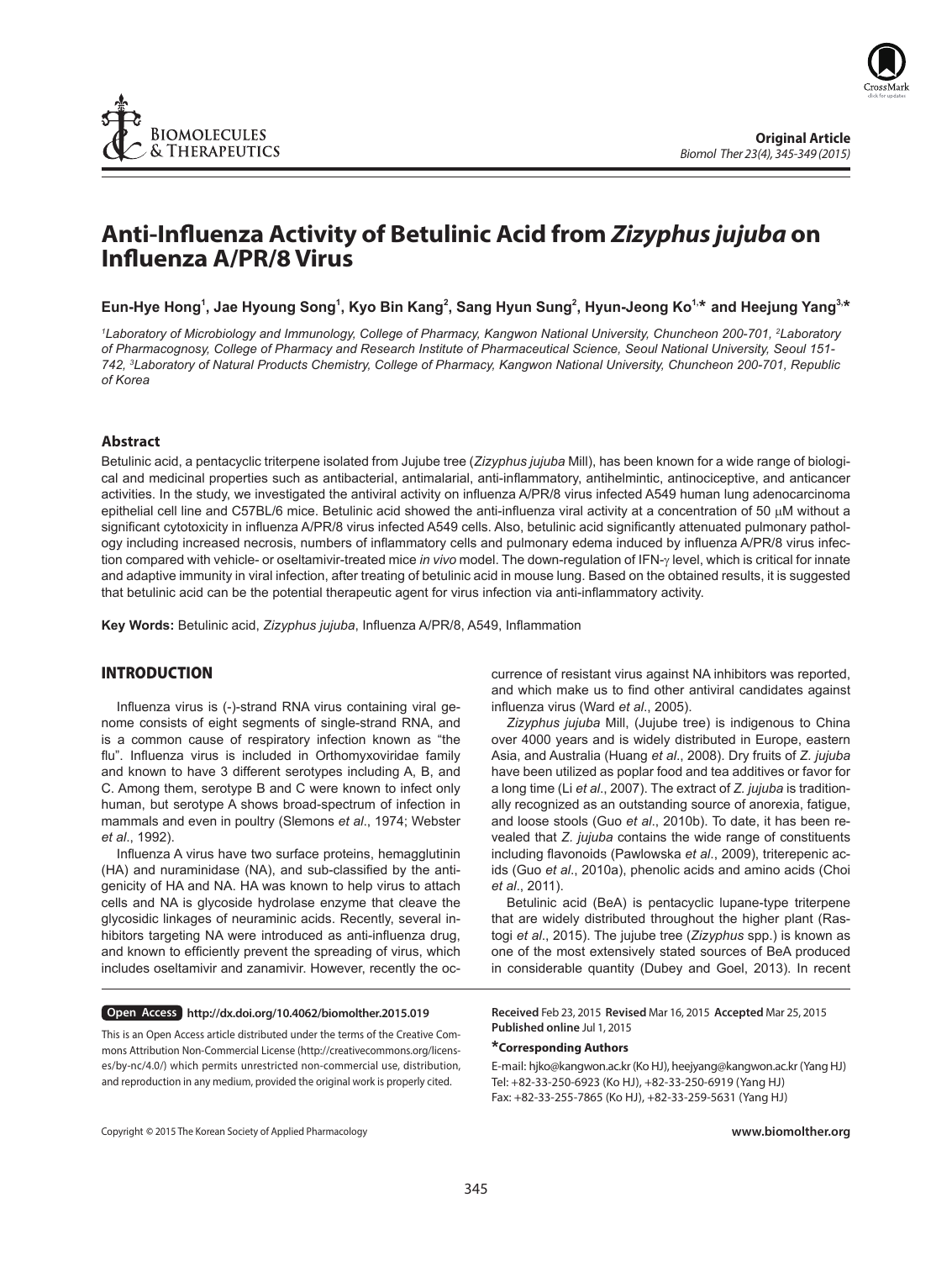years, BeA has been reported to show a wide range of biological and medicinal properties such as of antibacterial, antimalarial, anti-inflammatory, antihelmintic, antinociceptive, and anticancer activities of BeA (Yogeeswari and Sriram, 2005; Rastogi *et al*., 2015). Especially, its derivatives are a promising new therapeutic agent for the treatment of HIV infection (Dang *et al*., 2013). The interest in BeA with antiviral activities on a few viruses led to examine it against influenza A/PR/8 virus infected in A549 cells and C57BL/6 mice. The aim of the present study was compare the anti-influenza virus activity of BeA *in vitro* and *in vivo* models.

# **MATERIALS AND METHODS**

#### **Isolation of BeA from** *Z. jujuba*

The pulverized dried roots (14.5 kg) of *Z. jujuba* were macerated with MeOH (2×60 L) for each one week at room temperature. The MeOH extract was concentrated *in vacuo* to give a crude extract (0.5 kg). The concentrated extract was suspended in  $H_2O$  and acidified with 1N HCl to pH 3. The acidic solution was extracted with EtOAc to yield 186.2 g of EtOAc fraction. The aqueous residue was basified with NaOH to pH 9 and extracted with CHCl<sub>3</sub> to provide an alkaloid fraction (1.7 g) which was not applied in this study. The EtOAc fraction was subjected to a normal silica gel CC with a mixture of CHCl3 and MeOH (100:1 to 1:1) and give 10 subfractions (EA-1-10). Among them, the EA-3 fraction (50.1 g) was fractioned by a normal silica gel CC with a mixture of CHCl<sub>3</sub> and MeOH (100:1 to 5:1), giving seven fractions. Fraction 3 and 4 yielded BeA (betulinic acid, 5.4 g) by the re-crystallization with 100% MeOH.

Betulinic acid (BeA): whitish, amorphous powder, <sup>1</sup>H NMR (400 MHz, C<sub>5</sub>D<sub>5</sub>N) : δ4.95 (1H, s, H-29a), 4.77 (1H, s, H-29b), 3.54 (1H, td, *J*=11.4, 5.0 Hz), 3.46 (1H, t, *J*=7.8 Hz, H-3), 2.74 (1H, td-like, H-13), 2.68 (1H, m, H-11), 2.63 (1H, dt, *J*=12.7, 3.0 Hz. H-16a), 2.26 (1H, m, H-22a), 2.24 (1H, m, H-21a), 1.93 (1H, m, H-12), 1.90 (1H, m, H-15a), 1.87 (1H, m, H-2), 1.79 (3H, s, H-30), 1.76 (1H, t, *J*=11.4, H-18), 1.66 (2H, dt, *J*=13.0 Hz, 3.0, H-1), 1.59 (1H, m, H-22b), 1.56 (2H, m, H-6a and H-16b), 1.52 (1H, m, H-21b), 1.42 (1H, m, H-7a), 1.41 (1H, m, H-6b), 1.40 (1H, m, H-7b), 1.39 (1H, m, H-9), 1.28 (1H, m, H-15b), 1.23 (3H, s, H-23), 1.07 (3H, s, H-27), 1.06 (3H, s, H-24), 1.01 (3H, s, H-26), 0.83 (3H, s, H-25), 0.82 (1H, m, H-5) and <sup>13</sup>C NMR (100 MHz, C<sub>5</sub>D<sub>5</sub>N) : δ178.9 (C-28), 151.3 (C-20), 109.9 (C-29), 72.3 (C-3), 56.6 (C-17), 55.9 (C-5), 51.0 (C-9), 49.8 (C-18), 47.8 (C-19), 42.9 (C-14), 41.1 (C-8), 39.5 (C-1), 39.3 (C-4), 38.6 (C-13), 37.6 (C-22), 37.5 (C-10), 34.8 (C-7), 32.9 (C-16), 31.2 (C-21), 30.3 (C-15), 28.7 (C-23), 28.3 (C-2), 26.1 (C-12), 21.2 (C-11), 19.5 (C-30), 18.8 (C-6), 16.4 (C-24 and C-25), 16.3 (C-26), 14.9 (C-27)

#### **Virus, cells, and reagents**

Influenza A/PR/8 virus was obtained from provided by ATCC (American Type Culture Collection, Manassas, VA, USA). A549 cells were purchased from ATCC (Rockville, MD, USA) and maintained in Dulbacco's Modified Eagle's Medium (DMEM) supplemented with 10% fetal bovine serum (FBS) and 1% antibiotic-antimycotic solution. Antibiotic-antimycotic solution, FBS, and DMEM were supplied by Gibco BRL (Invitrogen Life Technologies, Karlsruhe, Germany). TPCK-Trypsin was purchased from Pierce (Thermo Fisher Scientific, Rockford, IL, USA). Both sulforhodamane B (SRB) and oseltamivir were purchased from Sigma-Aldrich (St. Louis, MO, USA). The tissue culture plates were purchased from Falcon (BD Biosiences, San Jose, CA, USA). All other chemicals were of reagent grade.

#### *In vitro* **antiviral activity assay**

Antiviral activity was evaluated by the SRB method using cytophathic effect (CPE) reduction, as previously reported (Song *et al*., 2014). A549 cells were seeded in a 96-well plate at a concentration of  $2 \times 10^4$  cells per well and were incubated for 24 h. Next day, the diluted virus suspension containing TPCKtrypsin of 1 μg/mL was placed in each well and were added the selected concentration of BeA. Virus-infected non-compoundtreated cells were used as viral controls, while non-infected non-compound-treated cells were used as cell controls. After incubation for 2 days, A549 cells were washed with PBS, and ice-cold 70% acetone was added and incubated for 30 min at -20°C. After removing the acetone, 96-well plates were dried in a dry oven for 30 min, after which we added 0.4% (w/v) SRB in 1% acetic acid solution to each well for 30 min at room temperature. SRB was then removed, and the plates were washed with 1% acetic acid before oven-drying. After drying for 1 day, SRB was then solubilized with 10 mM un-buffered Tris-based solution, and the absorbance was then read at 540 nm using a VERSAmax microplate reader (Molecular Devices, Palo Alto, CA, USA) with a reference absorbance at 620 nm. The antiviral activity of each test compound in influenza  $A/$ PR/8 virus-infected cells was calculated as a percentage of the corresponding untreated control.

#### **Mice and virus infection**

C57BL/6 mice between 6 and 7 weeks of age were purchased from SPL laboratory animal company (KOATCH Bio, Pyeongtaek, Korea). Mice were infected intranasally with 5× 10<sup>3</sup> pfu/30 μl of influenza A/PR/8 virus. Mice were maintained in animal facility at the Kangwon National University All experiments were approved by the Institutional Animal Care and Use Committees of the Kangwon National University.

#### **Histology and scoring**

Lung tissue was washed with PBS containing and fixed in 4% formaldehyde for 1 hour at 4°C. The tissues were dehydrated by gradually soaking them in alcohol and xylene and then embedded in paraffin. The paraffin-embedded specimens were cut into 10 μm sections, stained with hematoxylin and eosin (H&E) and viewed with a digital light microscope (Olympus, Tokyo, Japan). As previously described (Shim *et al*., 2007), we used a scoring system to evaluate the level of lung tissue destruction, epithelial cell layer damage, polymorphonuclear cell infiltration into the site, and alveolitis.

#### **Cytokine analysis**

The levels of interferon gamma (IFN-γ), interleukin-1b (IL-1b), and tumor necrosis factor- $\alpha$  (TNF- $\alpha$ ) were measured by mouse ELISA Ready-SET-GO kit (eBioscience), according to the manufacturer's instructions.

#### **Statistics**

The Kaplan-Meier method was used to determine the statistical significance of differences in survival time. We performed the Log-Rank test (Mantel-Cox), using SPSS 12.0K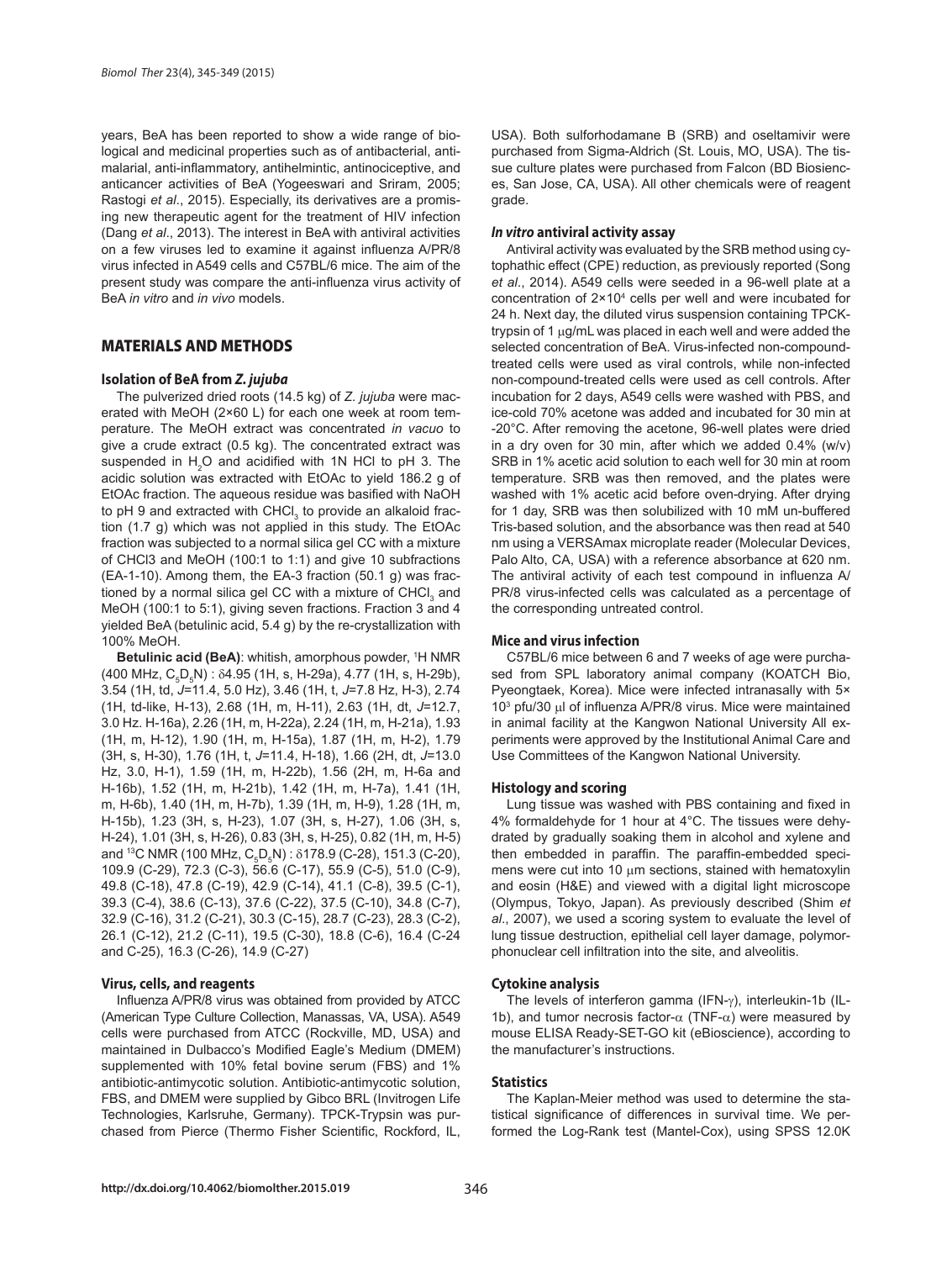

Fig. 1. Antiviral activity BeA against influenza A/PR/8 virus in A549 cells. Antiviral activity of BeA was assessed against influenza A/PR/8 virus in A549 cells. The indicated concentrations of BeA was determined using a concentration series of 0.4, 2, 10, and 50 μM. After 48 h of incubation, the antiviral activity was investigated by CPE reduction assay using SRB. (A) The structure of betulinic acid. (B) Absorbance in each well was measured using microplate reader.<sup>\*\*\*</sup>*p*<0.0001 and n.s. for not significant. (C) The percent value was calculated by absorbance value as mentioned in Materials and Methods. Results are presented as the mean ± SD of the absorbance and percentage values obtained from three independent experiments carried out in triplicate. \**p*<0.001; \*\**p*<0.003; \*\*\**p*<0.0001 and n.s. for not significant.



**Fig. 2.** Active concentration of BeA was determined. (A) 5×10<sup>3</sup> pfu/30 μl of influenza A/PR/8 virus was inoculated. The indicated treatment was started after infection. BeA and oseltamivir were orally administerd daily for 7 days and the survival rate of mice were measured. The body weights of mice were measured. (B) Influenza A/PR/8 virus gene expressions in the lung tissue were detected by real-time PCR 7 days after influenza A/PR/8 virus infection. \*\*p<0.05 and n.s. for not significant.

for Windows. To compare the differences between two groups, Student's *t*-test was used. To compare multiple groups, we carried out one-way ANOVA, followed by the Tukey-HSD post hoc test.

# **RESULTS**

#### **Isolation and Determination of BeA from** *Z. jujuba*

BeA were isolated from the methanolic extract of *Z. jujuba* using a series of column chromatography followed by the recrystallization. The structure of BeA was determined on the basis of NMR spectroscopic data (Fig. 1A). In <sup>13</sup>C NMR spectrum, the pattern of 30 carbon signals including the characteristic peaks at  $\delta_c$  151.3 (C-20) and 109.9 (C-29) exhibited the presence of the lupane-type triterpene having an olefinic bond. Additionally, the signals at  $\delta_c$ 178.9 (C-28) and 78.1 (C-3) showed that this compound bear a carboxylic and hydroxyl moieties, respectively. After confirming the location of characteristic groups by HMBC correlation, it was determined as betulinic acid (BeA) (Yili *et al*., 2009).

#### Antiviral activity of BeA against influenza A/PR/8/34 virus

The antiviral activities of BeA against influenza A/PR/8/34 were assessed using the SRB method, which monitors the alteration of CPE induced by virus infection. The antiviral assays demonstrated that BeA possessed strong antiviral activity of about 98% against influenza A/PR/8/34 virus at the concentration of 50 μM and antiviral activity of about 30% at the same virus at the concentration 10 μM (Fig. 1B, 1C). BeA was not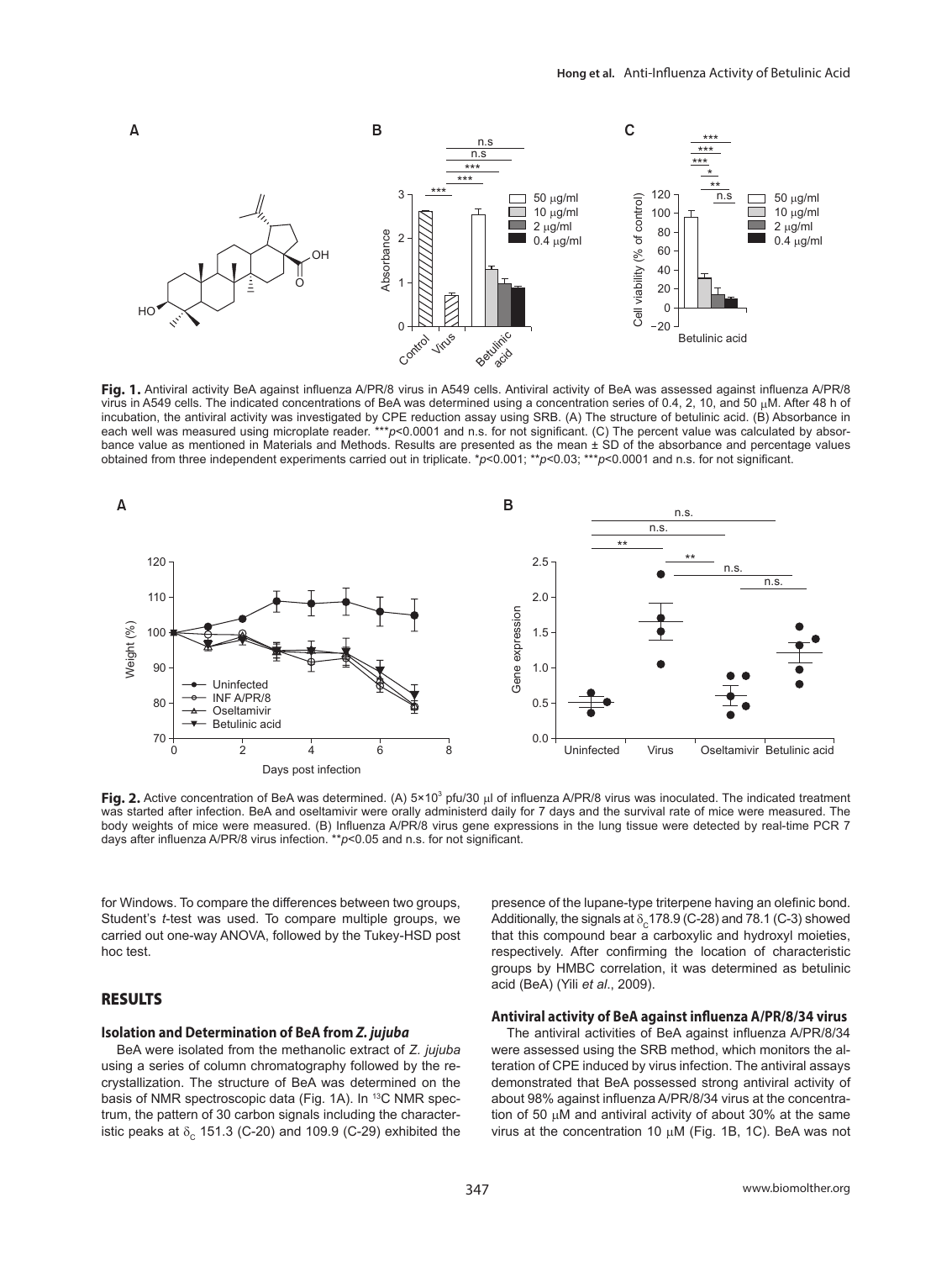toxic to A549 cells with cell viability of about 100% at the concentration of 50 μM (Data not shown).

#### Antiviral activity of BeA against influenza A/PR/8 virus **infected mice**

To confirm the anti-influenza activity of BeA *in vivo*, BeA or oseltamivir were administered to mice as follows: BeA (10 mg/ kg/dose) or oseltamivir (30 mg/kg/dose), dissolved in PBS, was intraperitoneally administered daily for 7 days after influenza virus infection. The mice were infected intranasally with 30 μL of influenza A/PR/8 virus suspension  $5 \times 10^3$  plaque forming unit (PFU).

We monitored daily the body weight of influenza A/PR/8 virus-infected mice for all experiments to compare anti-influenza virus effect of BeA with oseltamivir treatment. However, BeA and oseltamivir did not attenuated body weight loss induced by infection of influenza A/PR/8 virus (Fig. 2A). Further evidence of the anti-influenza effects of BeA on influenza A/PR/8 virusinfected mice lung tissue was provided viral gene expression by real-time PCR analysis. However, BeA did not influence on influenza A/PR/8 virus replication (Fig. 2B). Interestingly, however, influenza infected mice treated with BeA significantly attenuated pulmonary pathology including increased necrosis, numbers of inflammatory cells and pulmonary edema induced by influenza A/PR/8 virus infection, assessed at 7 days post infection, as compared with vehicle- or oseltamivir-treated mice (Fig. 3A). In addition, there are significant difference in scoring system to evaluate the level of lung tissue destruction, epithelial cell layer damage, polymorphonuclear cell infiltration into the site, and alveolitis as compared with influenza A/PR/8 virus infected group (Fig. 3B).

#### **Alteration of pulmonary cytokine signature in PR8 infeced mice after the treatment of BeA and oseltamivir**

Virus-induced cytokines conduct a major role in recruiting leukocytes to the site of infection and activating innate immune responses to induce inflammation. Despite their protective roles, severe inflammation induced by cytokine storm was known to be associated with influenza-induced pulmonary pathology. To evaluate cytokines production at protein levels, mice were infected and treated by the same scheme as before and 6 hrs after final administration of BeA and oseltamivir, lungs from mice were obtained. The levels of cytokines including IFN-γ, IL-1β and TNF- $α$  in lungs were measured with ELISA. The intranasal infection of influenza A/PR/8 virus increased the levels of IFN-γ, IL-1β and TNF- $\alpha$  at day 7 post infection as compared with PBS-treated control mice. Oseltamivir did not induce significant changes in the IFN- $\gamma$ , IL-1 $\beta$  and TNF- $\alpha$  levels over vehicle treatment in influenza A/PR/8 virusinfected mice. Interestingly, at day 7 post infection, although BeA did not reduce the level of IL-1 $\beta$  and TNF- $\alpha$ , it significantly decreased the levels of IFN-γ as compared with that of oseltamivir treatment (Fig. 4).

# **DISCUSSION**

The present study demonstrated that BeA inhibits the proliferation of influenza A/PR/8 virus with a dose dependent manner (0.4-50 μM) in A549 cells without significant cytotoxicity. After confirming antiviral activity of BeA *in vitro* model, we further studied whether BeA exerts sufficient therapeutic efficacy



**Fig. 3.** Anti-influenza virus activity of BeA and oseltamivir in the mice. Mice were infected with  $5 \times 10^3$  pfu/30  $\mu$ l of influenza A/PR/8 virus, orally administered with BeA and oseltamivir for 7 days after virus infection. Mice were sacrificed at 7 days post infection, and lung sections were prepared as described in Materials and Methods. (A) Representative H&E stained samples of lung section from uninfected or influenza A/PR/8 virus-infected mice were shown at 200x magnification. Infected mice were treated with BeA or oseltamivir. (B) Pathological grade of mice which were administrated orally for 7 days after infection. \*\**p*<0.01; \*\*\**p*<0.001, and n.s. for not significant.

in influenza virus infected mouse model. Although BeA did not restore the body weight loss after the infection of influenza A/PR/8 virus similar to oseltamivir used as the positive control, the histochemical staining result showed BeA significantly reduced the inflammation and pulmonary edema induced by influenza virus.

Also, the change of IFN-γ level after treating of BeA in mouse lung supported that BeA can be the potential therapeutic agent for the inflammation by virus infection. IFN- $\gamma$  has been known to have critical for innate and adaptive immunity in some viral, bacterial and protozoal infections. Collectively, these results suggested that BeA decrease inflammatory cytokine levels, especially IFN-γ, and help influenza A/PR/8 virus-